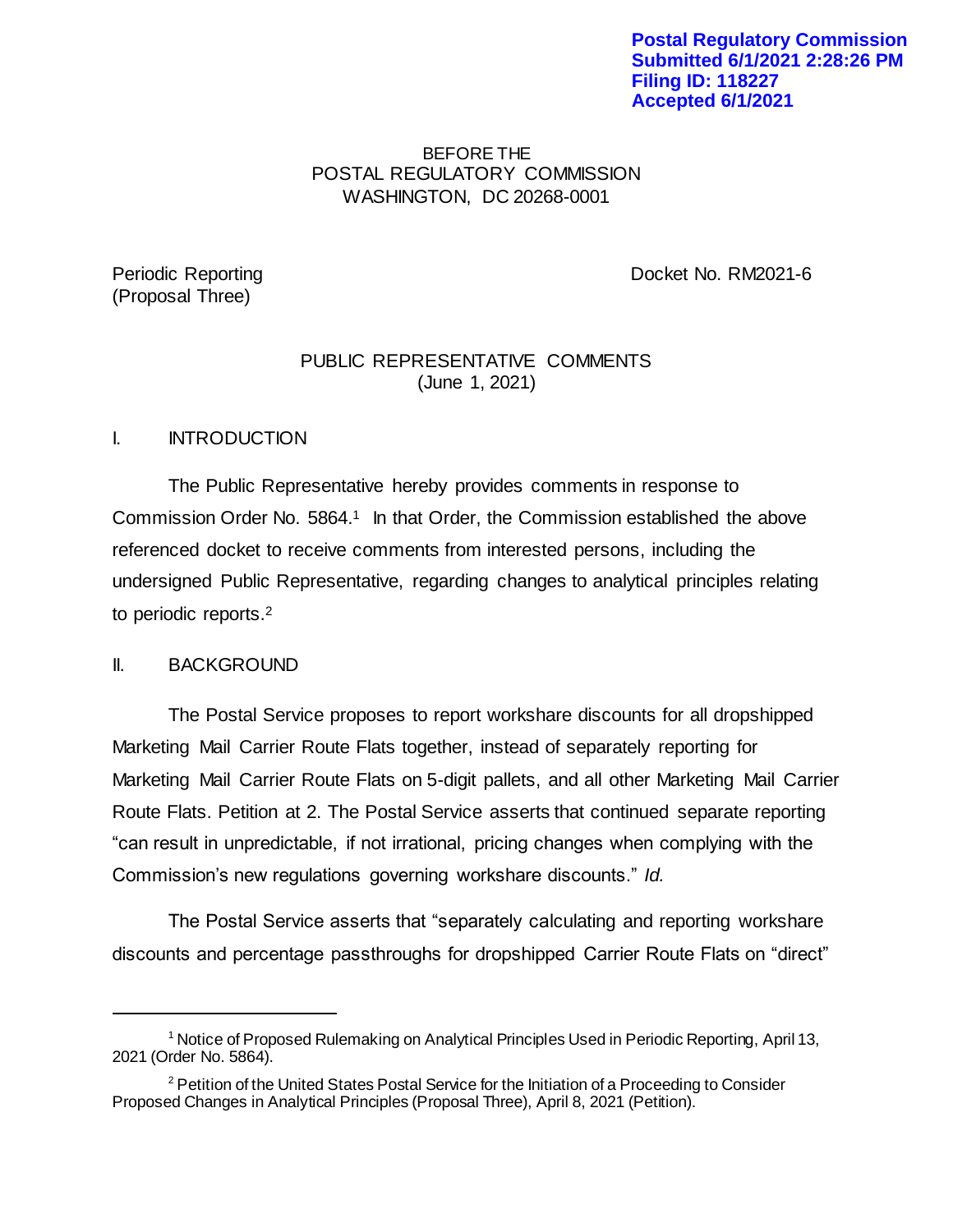pallets has the potential to create non-compliant anomalies under the Commission's new passthrough regulations. *Id.* At 7. It explains that with methodology introduced in 2017, the workshare discount calculation includes both the per-piece and per-pound elements of the Market Mail Flats prices. *Id.* And, that depending on the respective volumes, those values may differ for Carrier Route Flats on "direct" pallets and all other Carrier Route Flats, which may result in different, sometimes greatly different, percentage passthroughs. *Id.*

#### III. COMMENTS

The Public Representative supports Proposal Three. First, reporting for all dropship Marketing Mail Carrier Route Flats together is sufficient to comply with the worksharing provisions of the PAEA, as well as with the Commission's rules regarding workshare discounts. Second, there is not sufficient data to permit a reasonable evaluation of workshare discounts separately, for Marketing Mail Carrier Route Flats on 5-digit pallets, and all other Marketing Mail Carrier Route Flats. Finally, there is no evidence to suggest that the costs avoided by dropshipping, would depend on whether pieces were prepared on pallets.

Additionally, the Public Representative proposes that the Commission also combine reporting for the workshare discount for palletization for all dropshipped Marketing Mail Carrier Route Flats categories, as the discount is the same for all categories, and avoided cost estimates are not granular enough to separately evaluate each category.

The provisions of PAEA pertaining to worksharing essentially codified the approach used by the Postal Rate Commission to evaluate the appropriateness of discounts. The

2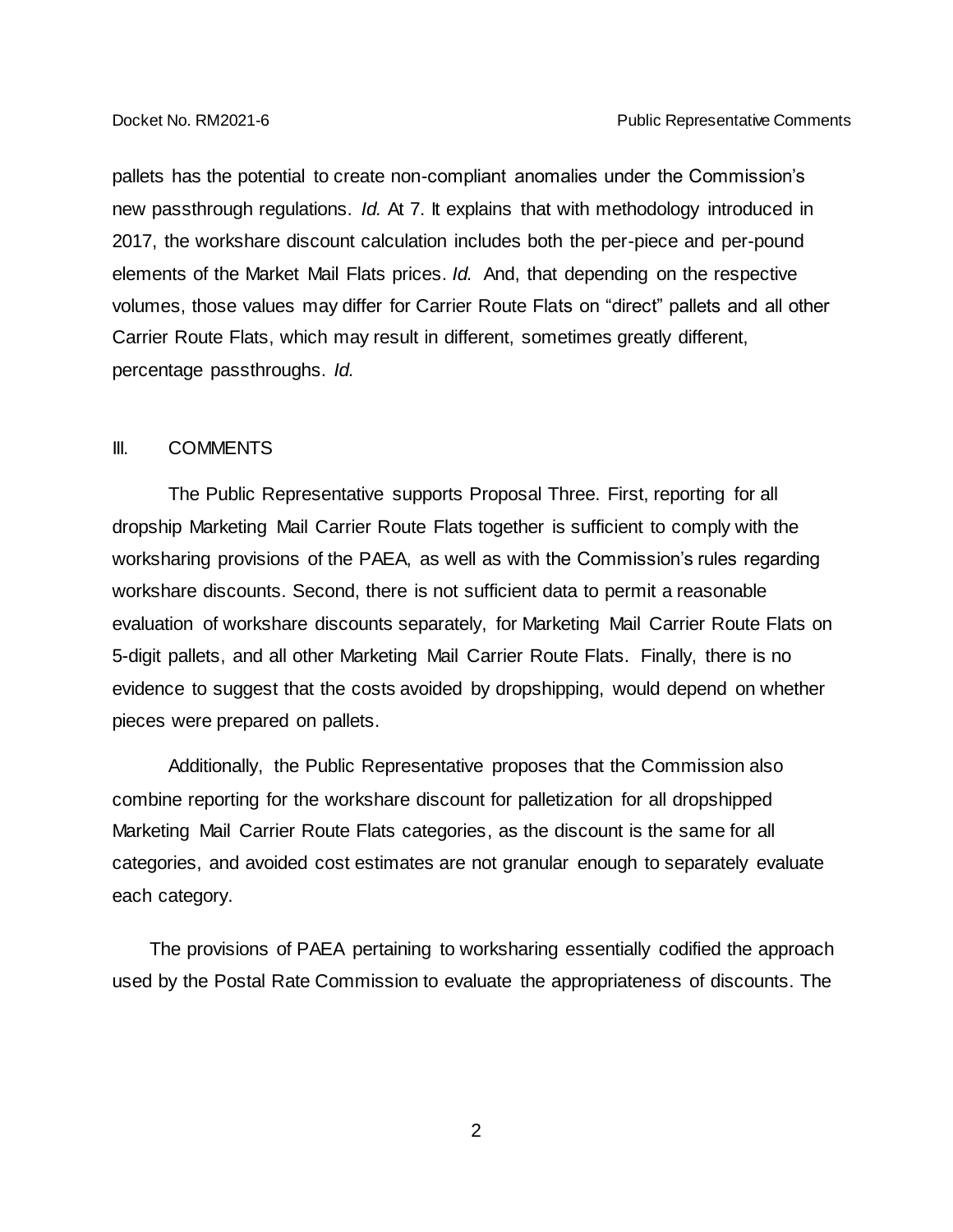l

approach was to apply the logic of the Efficient Component Pricing (ECP) rule when setting discounts, unless there was an overriding consideration.<sup>3</sup>

The ECP rule asserts that an integrated mail service will be produced most efficiently if its various components are provided by the least-cost producer. A mailer will be the least-cost producer of a workshared component if the cost to the mailer of producing that component is less than the amount that the component saves the Postal Service. Therefore, the discount given to the mailer for worksharing its mail should be no greater than the amount that the worksharing saves the Postal Service. Following this rule, the mailer and the Postal Service will each provide only those components of an integrated service that they can produce at the lowest cost. This will minimize the overall cost of the integrated service. *Id.*

Applying this logic to the discounts available to Marketing Mail Carrier Route Flats, there are two types of discounts that must be evaluated, discounts for dropshipping, and a discount for preparing mail on "direct" pallets. For dropshipping, it is sufficient to compare the costs avoided by all Marketing Mail Carrier Route Flats with the dropship discounts for all Marketing Mail Carrier Route Flats, unless there is a reason to believe that there are distinct groups within Marketing Mail Carrier Route Flats, such that the avoided cost estimates for Marketing Mail Carrier Route Flats is not representative of the avoided cost of any group.

Although, Marketing Mail Carrier Route Flats on direct pallets and all other Marketing Mail Carrier Route Flats are distinct groups, there is scant evidence that the two groups have dissimilar avoided costs for dropshipping. The Postal Service does not develop avoided costs separately for the two groups, therefore there is no way to confirm that the costs avoided are similar. Nonetheless, based on the Postal Service's explanation in its responses to Chairman's Information Request No. 1, Questions 1 through 3 regarding the specific sources of costs avoided, it seems unlikely that

<sup>&</sup>lt;sup>3</sup> Docket No. RM2010-13, Order Resolving Technical Issues Concerning the Calculation of Workshare Discounts, April 20, 2012, at 3 (Order No. 1320).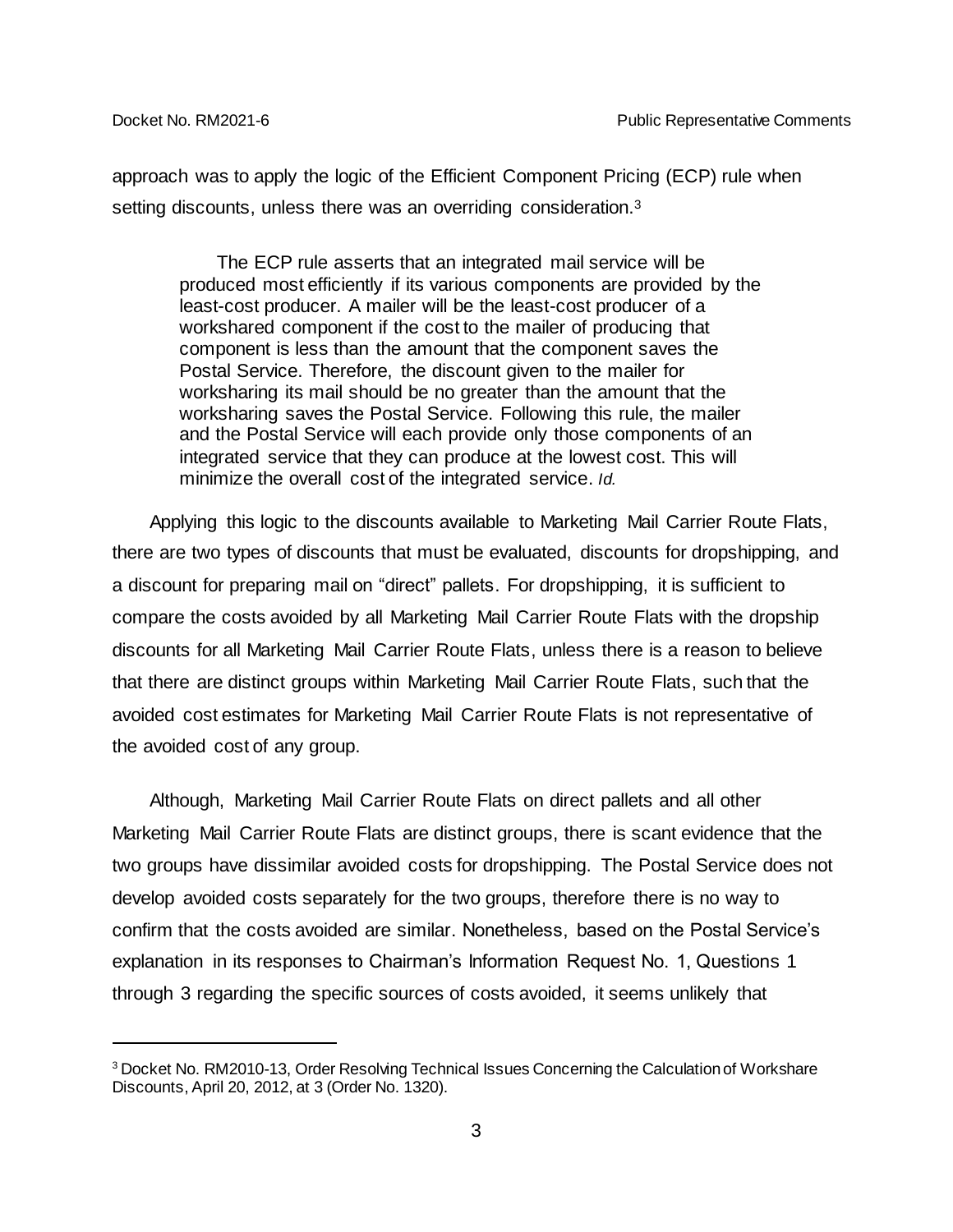preparing mail on "direct" pallets would impact the costs avoided by dropshipping in a meaningful way. 4

The discounts the Postal Service offers for dropshipping also are not distinguished between Marketing Mail Carrier Route Flats on direct pallets and all other Marketing Mail Carrier Route Flats. Therefore, there is no compelling reason to report on workshare discounts for dropshipping separately for the two groups. If the Postal Service were to offer different discounts for the two groups, then the Commission should require that the Postal Service develop separate cost avoidances for the two groups to ensure that the discounts for each group can be properly evaluated.

Additionally, the Public Representative recommends consolidating reporting on the discount for preparing Marketing Mail Carrier Route Flats on "direct" pallets for all dropship levels. For Marketing Mail Carrier Route Flats, the Postal Service offers the same discount for preparing mail on "direct" pallets for Marketing Mail Carrier Route Flats, regardless of how deep they are dropshipped. And, there is little reason to believe that costs avoided by preparing mail on "direct" pallets would be significantly different depending on where the mail is dropshipped. The Postal Service does not develop separate cost avoidances for by dropshipping tier. Therefore, reporting on workshare discounts separately by dropship category provides no desirable information that combined reporting would not.

# IV. CONCLUSION

l

For the reasons discussed above, the Public Representative supports the Postal Service's proposal to report workshare discounts for all dropshipped Marketing Mail Carrier Route Flats together, and recommends combining all dropshipping tiers for reporting on the discount for preparing mail on direct pallets for Marketing Mail Carrier

<sup>4</sup> Responses of the United States Postal Service to Chairman's Information Request No. 1, May 5, 2021.